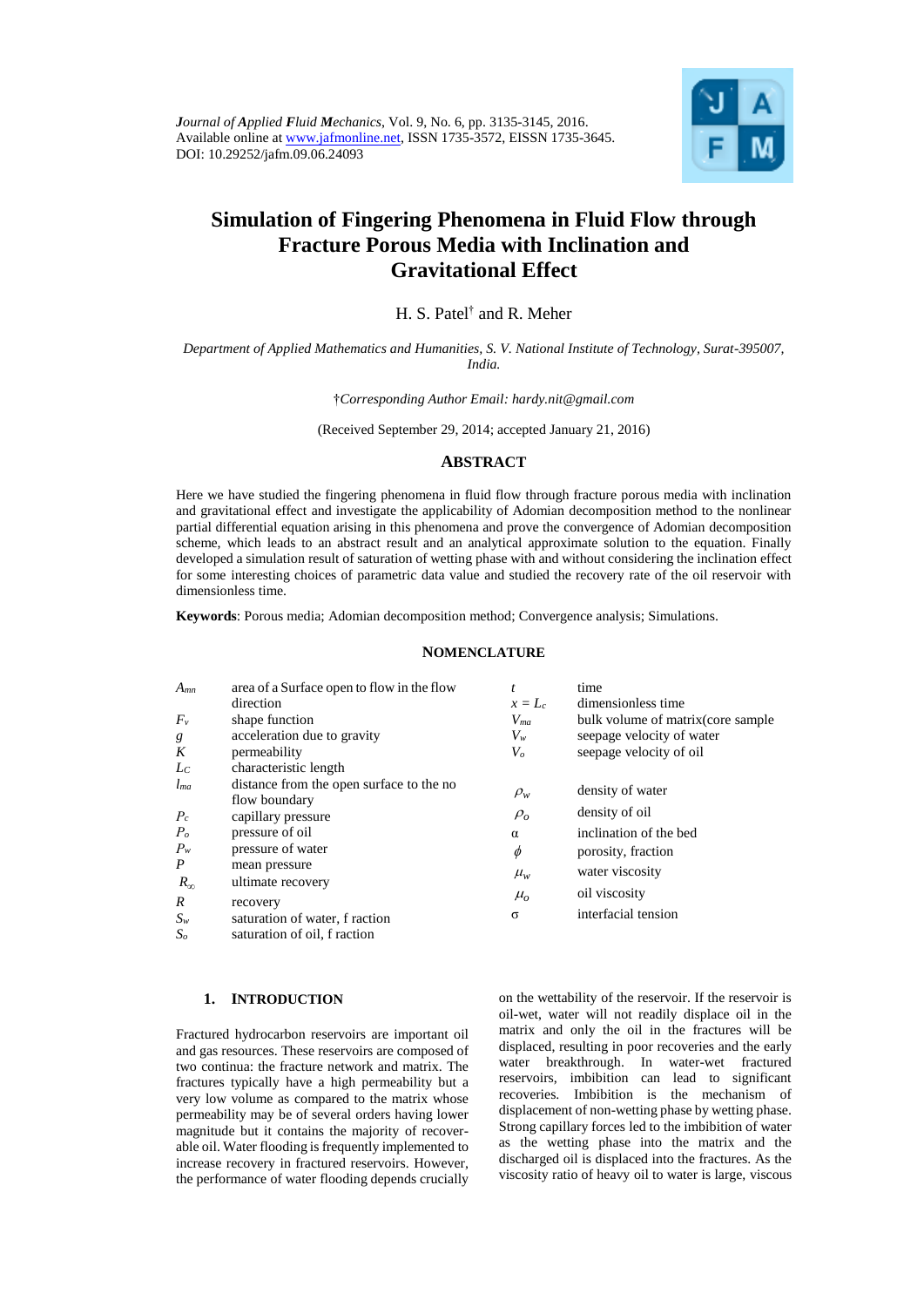forces in the oil phase become dominant and constitute the major factor for controlling flow distortions in the porous formation results perturbation (fingers) which shoot through the porous medium at relatively great speed. Simultaneous occurring of fingering and imbibition leads to fingering phenomena.

Imbibition can take place by cocurrent and/or counter-current flow Scheidegger (1958), Parsons *et al*. (1966), Iffly *et al*. (1972), Hamon *et al*. (1986),Bentsen and Manai (1993), Al-Lawati and Saleh (1996), Pooladi Darvish *et al*. (2000). In cocurrent flow, the water and oil flow in the same direction and water pushes oil out of the matrix. In counter-current flow, the oil and water flow in opposite directions and oil escapes by flowing back in the same direction along which water has imbibed. In Co-current imbibition Fingering imbibition occurs, and it is faster and can be more efficient than counter-current imbibition Verma (1969), Bentsen and Manai (1993), Chimienti *et al*. (1999), Pooladi-Darvish *et al*. (2000) but counter-current imbibition is often the only possible displacement mechanism for cases where a region of the matrix is completely surrounded by water in the fractures Pooladi-Darvish *et al*.(2000), Najurieta *et al*. (2001),Tang *et al*. (2001). Experimentally, this process can be studied by surrounding a core matrix sample with water for measuring the oil recovery as a function of time Iffly *et al*. (1972),Prey *et al*. (1978), Hamon *et al*. (1986),Bentsen and Manai (1993), Cuiec *et al*.(1994), Zhang *et al*. (1995), Cil *et al*. (1998), Chimienti *et al*. (1999), Rangel-German and Kovscek (2002). The imbibition rate is controlled by the permeability of the matrix, its porosity, the oil/water interfacial tension and flow geometry although the ultimate recovery is generally only governed by the residual oil saturation in strongly waterwet systems. Mattax *et al*. (1962), Iffly *et al*. (1972), Hamon *et al*. (1986),Babadagli *et al*. (1992), Al-Lawati and Saleh (1996),Shouxiang *et al*. (1997), Cil *et al*.(1998), Chimienti *et al*. (1999).

Correlations have been developed to predict the recovery from counter-current imbibition as a function of time for different samples. Mattax *et al*. (1962) hypothesized that the oil recovery for systems of different size, shape and fluid properties is a unique function of a dimensionless time. Shouxiang *et al*. (1997) modified an expression derived by Mattax *et al*. (1962) to include the effect of the nonwetting phase viscosity. Their experimental results showed that the imbibition time is inversely proportional to the geometric mean viscosities of water and oil. They proposed the following correlation:

$$
T = t \sqrt{\frac{K}{\phi}} \frac{\sigma}{\mu_w \mu_o} \frac{1}{L_c^2}
$$
 (1)

Where  $T$  be the dimensionless time,  $t$  is time,  $K$  is permeability,  $\phi$  is porosity, σ is interfacial tension,  $\mu_w$  and  $\mu_o$  are the viscosities of water and oil and  $L_c$  is the characteristic length that is determined by the size, shape and boundary conditions of the

sample and is defined by Zhang *et al*. (1995) as:

$$
F_c = \frac{1}{V_{ma}} \sum_s \frac{A_{ma}}{l_{ma}}
$$
 (2)

$$
L_c = \sqrt{\frac{1}{F_c}}
$$
 (3)



Where  $V_{ma}$  is the bulk volume of the matrix (core sample), *Ama* is the area of a surface open to flow in the flow direction,  $l_{ma}$  is the distance from the open surface to the no flow boundary and the summation is over all open surfaces of the block.

Mattax *et al*. (1962) showed that recovery as a function of time for a variety of experiments on different water wet samples that fall on a single universal curve as a function of the dimensionless time, T, Eq. (1). In particular, imbibition experimental data presented by Najurieta *et al*. (2001) for Alundum samples and Weiler sandstones, Hamon *et al*. (1986) results for synthetic materials and Zhang *et al*. (1995) results for Berea sandstones with different boundary conditions all scaled onto the same curve that was reasonably well fitted by the following empirical function first proposed by Aronofsky *et al*. (1958):

$$
R = R_{\infty} (1 - e^{-\gamma T})
$$
\n<sup>(4)</sup>

Where *R* is the recovery,  $R_{\infty}$  is the ultimate recovery and *γ*is a constant that best matches the data with a value of approximately 0.5.Eq. (1) was proposed for strongly water-wet media and ignores the effects of wettability and here we have defined

the dimensionless time as  $T = \frac{g \mathbf{A} \rho_w}{g \rho_w}$  $w^{\boldsymbol{\varphi} \boldsymbol{L}_c}$  $T = \left(\frac{gK\rho_1}{\delta_w \phi L}\right)$  $\rho$  $\delta_{w}\phi$  $=\left(\frac{gK\rho_w}{\delta_w\phi L_c}\right)$ for

studying the recovery rate with dimensionless time.

Furthermore the behaviour of different initial water saturation is a challenge. The presence of initial water saturation reduces capillary pressure, but increases the mobility of invading water. The competition between capillary pressure and relative permeability determines the recovery rate. Bald-win and Spinler (2002) monitored saturation profiles during spontaneous counter current imbibition using magnetic resonance imaging (MRI) they showed a transition from a flat frontal advance to a more gradual water encroachment as the initial water saturation was increased.

A mathematical model that can treat the individual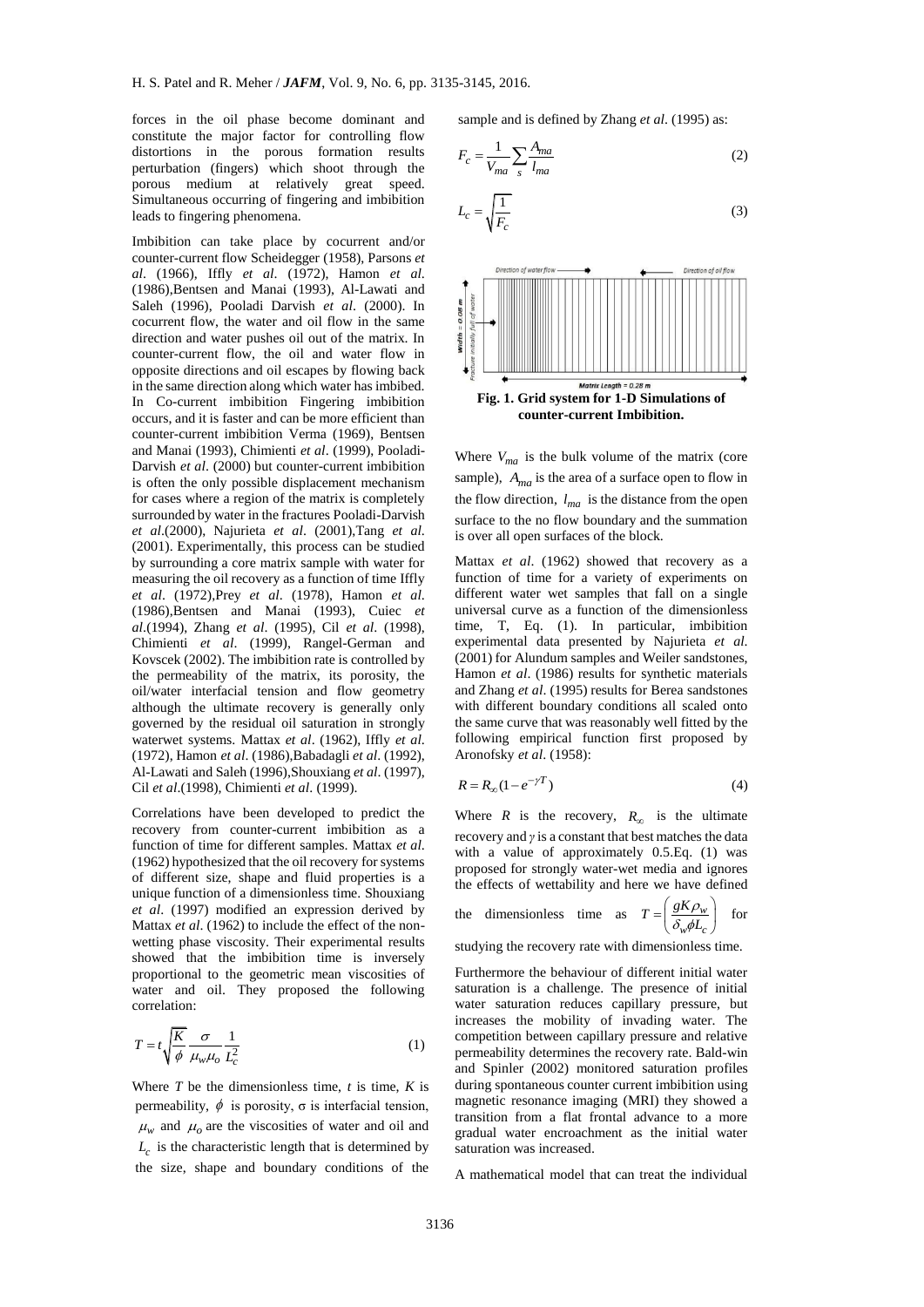fluid pressures, capillary effects, permeability, porosity and Saturation of wetting phase has been employed in the present work. The Adomain decomposition technique has been adopted for the approximate analytical solution since the problem is computationally intensive. Naturally occurring oilrich reservoirs to which the present study is applicable are in homogeneous and layered. A qualitative study has been carried out to explore the effect of permeability, porosity, time, distance with saturation of wetting phase and recovery variations with time on flow patterns.

In this paper, we investigate the applicability of Adomian decomposition method to the nonlinear partial differential equation arising in the fingering phenomenon in fluid flow through fracture porous media in order to obtain the analytical approximate solution.

The paper is organized as follows: in section 2, we have written the mathematical model along with some relation and the fundamental equation of the fingering phenomenon is discussed in section 3, In Section 4, the Adomian decomposition method applied to solve nonlinear functional equations. In section 5 where we develop and prove the convergence of Adomian decomposition scheme, which leads to an abstract result and the analytical approximate solution to the equation. Section 6 deals with the simulation result for some interesting choices of initial data. We conclude by summarizing the paper in section 7.

#### **2. MATHEMATICAL MODEL**

It is well known that in secondary oil recovery process when water with constant velocity '*V*' is injected into a seam saturated with oil and consisting of homogeneous porous medium, it is assumed that the entire oil on the initial boundary of the seam,  $x =$  $0(x)$  is measured in the direction of the displacement), is displaced through a small distance due to the impact of injecting water which forms instability at the common interface where water meets the oil zone. To understand this phenomenon, we consider here a horizontal porous matrix of length *L* with its impermeable surface filled with oil formatted porous media.

For the definiteness of the problem, consider that there is a uniform water injection into oil saturated porous matrix of an oil formatted region having homogeneous physical characteristics such that the injecting water outs through the oil formation region of the oil reservoir and gives rise to perturberance (fingers) at the interface where injected water pushes the oil from the oil formatted region. This furnishes well-developed fingers as in Figs. 2 and 3. The stability of a water flood depends on the mobility ratio between oil and water, heterogeneity of the porous medium, segregation of fluids in the reservoir, and dissipation of fluid fronts caused by capillary pressure. Instabilities occurs in both miscible and immiscible processes and originate on the interface between oil and water. These frontal instabilities are often characterized by a number of penetrating fingers of displacing fluid. Therefore, the entire oil at the initial boundary  $x = 0$  (*x* being measured in the direction of displacement) is displaced through a distance " $L_c$ " due to water injection. It is further assumed that complete saturation exists at the initial boundary, and the saturation of displaced water (fingers) in the oil zone may happen up to distance  $x = L_c$ .

#### Relative Permeability and Phase Saturation Relation:

For definitions of mathematical analysis, we assume a standard form for the relationship between capillary pressure, permeability of water and permeability of oil with phase saturation as:

$$
K_w = S_w, K_o = 1 - S_w, P_c = -\beta S_w
$$
  
(5)

Where β is constant.







**Fig. 3. Schematic presentation of the fingering (instability) phenomenon.**



Fig. 4. Saturation of Water vs Time for  $\alpha = 0^{\degree}$ .

#### **3. FUNDAMENTAL EQUATION**

From Darcy's law, the seepage velocity of water *Vw*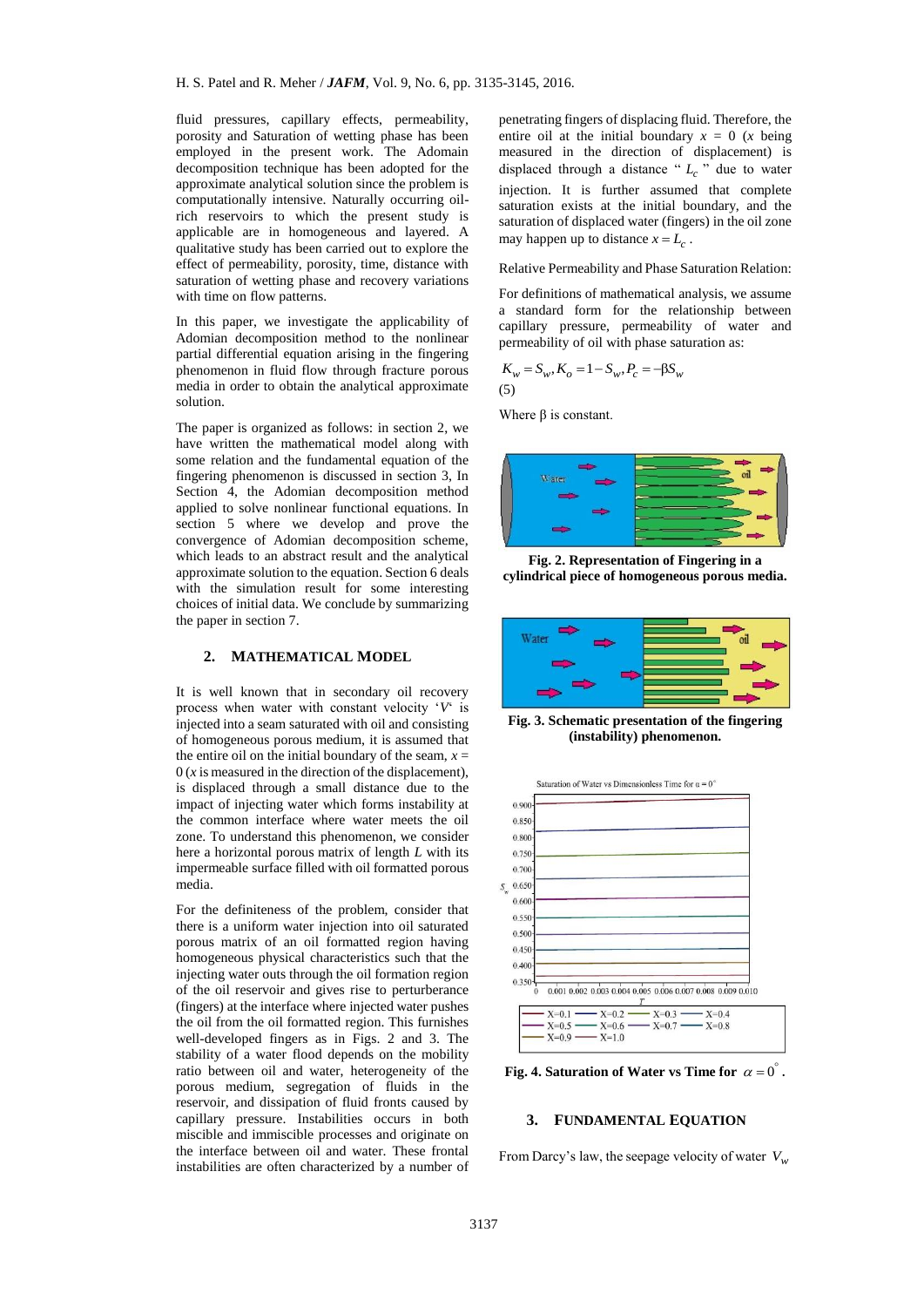and oil *Vo* can be written as

$$
V_w = \frac{-K_w}{\delta_w} K \left( \frac{\partial P_w}{\partial x} + \rho_w g \sin \alpha \right)
$$
 (6)

$$
V_o = \frac{-K_o}{\delta_o} K \left( \frac{\partial P_o}{\partial x} + \rho_o g \sin \alpha \right)
$$
 (7)

Where "*K*" is permeability of homogenous medium,  $K_o$  and  $K_w$  are relative permeability of oil and water which are function of So and  $S_w \rho_w$  and  $\rho_w$  are constant densities of water and oil respectively, while  $\delta_w$  and  $\delta_w$  are constant kinematic viscosity of the phases in homogenous porous media,  $\alpha$  is the inclination of the bed, g is acceleration due to gravity.

$$
\phi \frac{\partial S_w}{\partial t} + \frac{\partial V_w}{\partial x} = 0
$$
\n(8)

$$
\phi \frac{\partial S_o}{\partial t} + \frac{\partial V_o}{\partial x} = 0 \tag{9}
$$

Where " $\phi$ " is the porosity of medium. from the definition of phase saturation, we have

$$
S_w + S_o = 0 \tag{10}
$$

The capillary pressure, which is defined as the pressure discontinuity of the following phases across the common interface is written as

$$
P_c = P_o - P_w \tag{11}
$$

Impies

$$
\frac{\partial P_w}{\partial x} = \frac{\partial P_o}{\partial x} - \frac{\partial P_c}{\partial x} \tag{12}
$$

Equation of motion for saturation can be obtained by substituting the values of  $V_w$  and  $V_o$  from Eqs. (6) and (7) in Eqs. (8) and (9) respectively. Thus, we have

$$
\phi \frac{\partial S_w}{\partial t} = \frac{\partial}{\partial x} \left[ \left( \frac{K_w}{\delta_w} K \right) \left( \frac{\partial P_w}{\partial x} + \rho_w g \sin \alpha \right) \right]
$$
(13)

$$
\phi \frac{\partial S_o}{\partial t} = \frac{\partial}{\partial x} \left[ \left( \frac{K_o}{\delta_o} K \right) \left( \frac{\partial P_o}{\partial x} + \rho_o g \sin \alpha \right) \right]
$$
(14)

Equation (12) and Equation (13) together

$$
\phi \frac{\partial S_w}{\partial t} = \frac{\partial}{\partial x} \left[ \left( \frac{K_w}{\delta_w} K \right) \left( \frac{\partial P_o}{\partial x} - \frac{\partial P_c}{\partial x} + \rho_w g \sin \alpha \right) \right]
$$
(15)

Now by considering Eqs. (10),(14) and (15), it becomes

$$
\left[\frac{\partial P_o}{\partial x} K \left( \frac{K_w}{\delta_w} + \frac{K_o}{\delta_o} \right) - \frac{K_w}{\delta_w} k \frac{\partial P_c}{\partial x} + g \sin \alpha K \left( \frac{K_o}{\delta_o} \rho_o + \frac{K_w}{\delta_w} \rho_w \right) \right] = -q
$$
\n(16)

where q is constant of integration. Eq. (16) Implies

$$
\frac{\partial P_o}{\partial x} = \left[ \frac{-q + \frac{K_w}{\delta_w} k \frac{\partial P_c}{\partial x}}{K \left( \frac{K_w}{\delta_w} + \frac{K_o}{\delta_o} \right)} \right]
$$
\n
$$
g \sin \alpha K \left( \frac{K_o}{\delta_o} \rho_o + \frac{K_w}{\delta_w} \rho_w \right)
$$
\n
$$
K \left( \frac{K_w}{\delta_w} + \frac{K_o}{\delta_o} \right)
$$
\n(17)

Equations (15) and (17) together gives

$$
\phi \frac{\partial S_w}{\partial t} + \frac{\partial}{\partial x} \left[ \frac{K.K_o}{\delta_o} \left( \frac{\partial P_c}{\partial x} + g \sin \alpha \left( \rho_o - \rho_w \right) \right) \right]
$$
\n
$$
+ \frac{q}{\left( 1 + \frac{K_o \delta_w}{K_w \delta_o} \right)} \right] = 0
$$
\n(18)

The value of the pressure of oil  $(P_o)$  can be written as

$$
P_o = \overline{P} + \frac{1}{2} P_c \Rightarrow \frac{\partial P_o}{\partial x} = \frac{1}{2} \frac{\partial P_c}{\partial x}
$$
(19)

where  $\overline{P}$  is the mean pressure.

Equations (16),(19) together with Eq. (18) gives,

$$
\frac{\partial S_w}{\partial t} + \frac{\partial}{\partial x} \left[ \left( \frac{K_w}{\delta_w} K \right) \left( \frac{1}{2} \frac{\partial P_o}{\partial x} - g \rho_w \sin \alpha \right) \right] = 0 \quad (20)
$$

on using equation (5) in equation (20), it reduces to

$$
\frac{\partial S_w}{\partial t} - \frac{\partial}{\partial x} \left[ \left( \frac{S_w}{\delta_w} K \right) \left( \frac{\beta}{2} \frac{\partial S_w}{\partial x} + g \rho_w \sin \alpha \right) \right] = 0 \quad (21)
$$

Equation (21) describe the equation of motion for saturation of wetting phase in fingering imbibition in fluid flow through fracture porous media with inclination and gravitational effect.

Using dimensionless variables, Eq. (21) reduces to,

$$
X = \frac{x}{L_c} \quad T = \left(\frac{gK\rho_w}{\delta_w \phi L_c}\right) t
$$

$$
\frac{\partial S_w}{\partial t} = \frac{\partial}{\partial X} \left( S_w \frac{\partial S_w}{\partial X} \right) + \sin \alpha \frac{\partial S_w}{\partial X} \tag{22}
$$

Here we choose appropriate initial and Dirichlets boundary condition due to the behaviour of saturation of displaced water at the interface in instability phenomena; that is, instability of oil and water zone at the interface is high, and it becomes stable as it becomes away from the interface and by Verma (1969) as,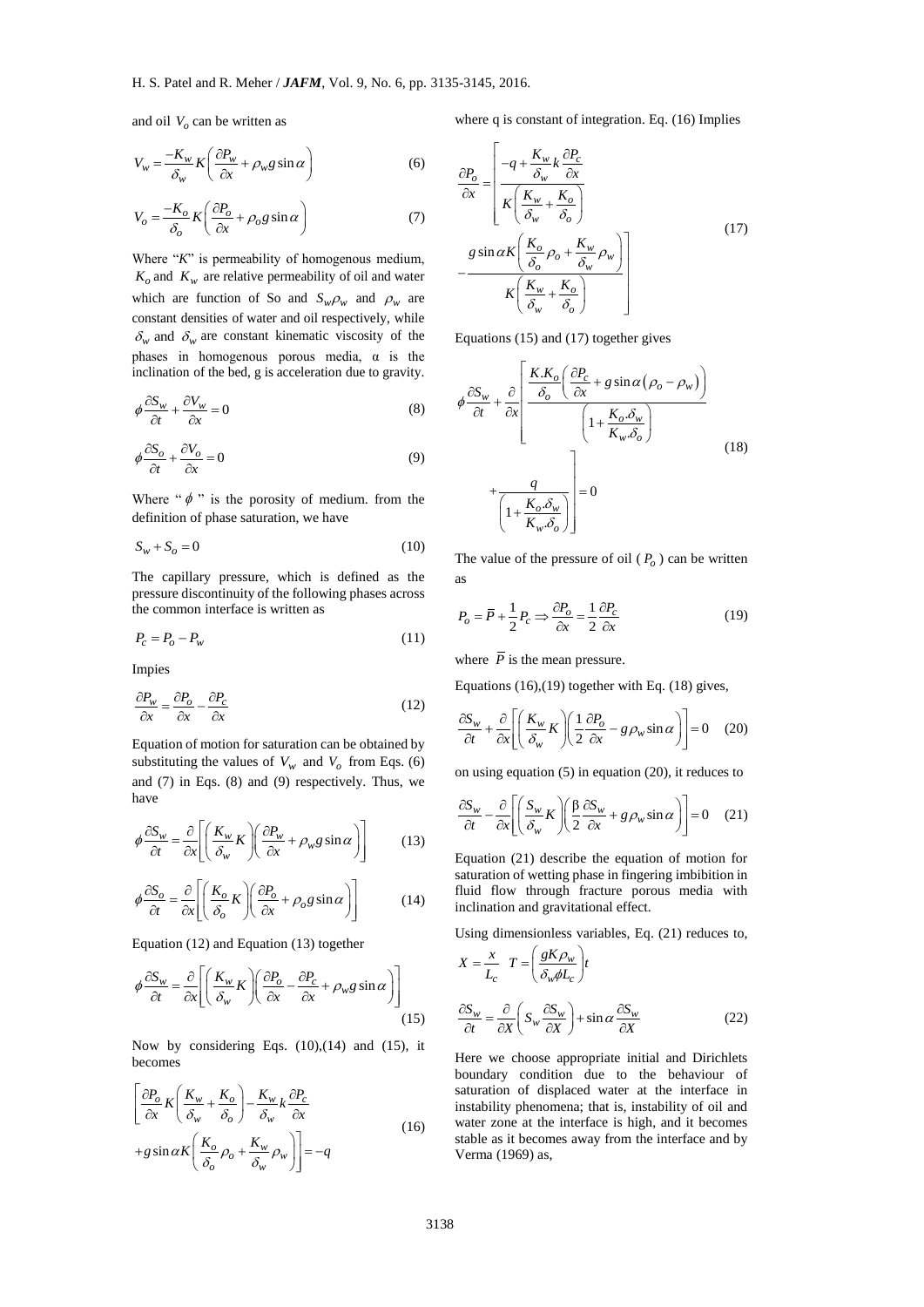$$
S_w(X,0) = e^{-X},
$$
  
\n
$$
S_w(0,T) = f_1(T),
$$
  
\n
$$
S_w(1,T) = f_2(T)
$$
\n(23)

where  $f_1$  and  $f_2$  are the saturation of water at common interface  $X = 0$  and saturation of water at the end of the matrix of length  $X = 1$  (i.e.  $X = L_c$ ). Here, during fingering phenomena, saturation fingers may take place up to the end of matrix, that is, up to  $X = L_c$ . To stabilize or to find the behaviour of the saturation fingers, it is necessary to discuss the behaviour of saturation of displace water by solving (22) together with (23). Eq. (22) is the desired nonlinear partial differential equation with suitable initial and boundary conditions which describes the saturation of displaced water in fingering phenomena arising during the oil recovery process.



Fig. 5. Saturation of Water vs Time for  $\alpha = 15^{\circ}$ .



Fig. 6. Saturation of Water vs Time for  $\alpha = 30^{\circ}$ .

# **4. ANALYSIS OF THE ADOMIAN DECOMPOSITION METHOD**

In the early 1980s, a new numerical method was developed by Adomian (1994) in order to solve nonlinear functional equations of the form

$$
LS_w + RS_w + NS_w = g \tag{24}
$$

Using an iterative decomposition scheme that led to elegant computation of closed-form analytical solutions or analytical approximations to solutions. In (24), *L* represents the linear part, *N* represents the nonlinear part, *R* represents the remainder or lower order terms and g is non homogeneous right-hand side. The solution  $S_w$  and non linearity *N* are assumed to have the following analytic expansions respectively,

$$
S_w = \sum_{n=0}^{\infty} S_{wn}, \qquad NS_w = \sum_{n=0}^{\infty} A_n
$$
 (25)

Where  $A's$  the are the Adomian polynomials that depend only on  $S_{w0}$ ,  $S_{w1}$ ,  $S_{w2}$ , ...,  $S_{wn}$  and are given by the following formula:

$$
A_n = \frac{1}{n!} \frac{d^n}{d\lambda^n} \left[ N \left( \sum_{n=0}^{\infty} \lambda^k S_{wk} \right) \right], \quad n \ge 0
$$
 (26)



Fig. 7. Saturation of Water vs Time for  $\alpha = 45^\circ$ .



Fig. 8. Saturation of Water vs Time for  $\alpha = 60^\circ$ .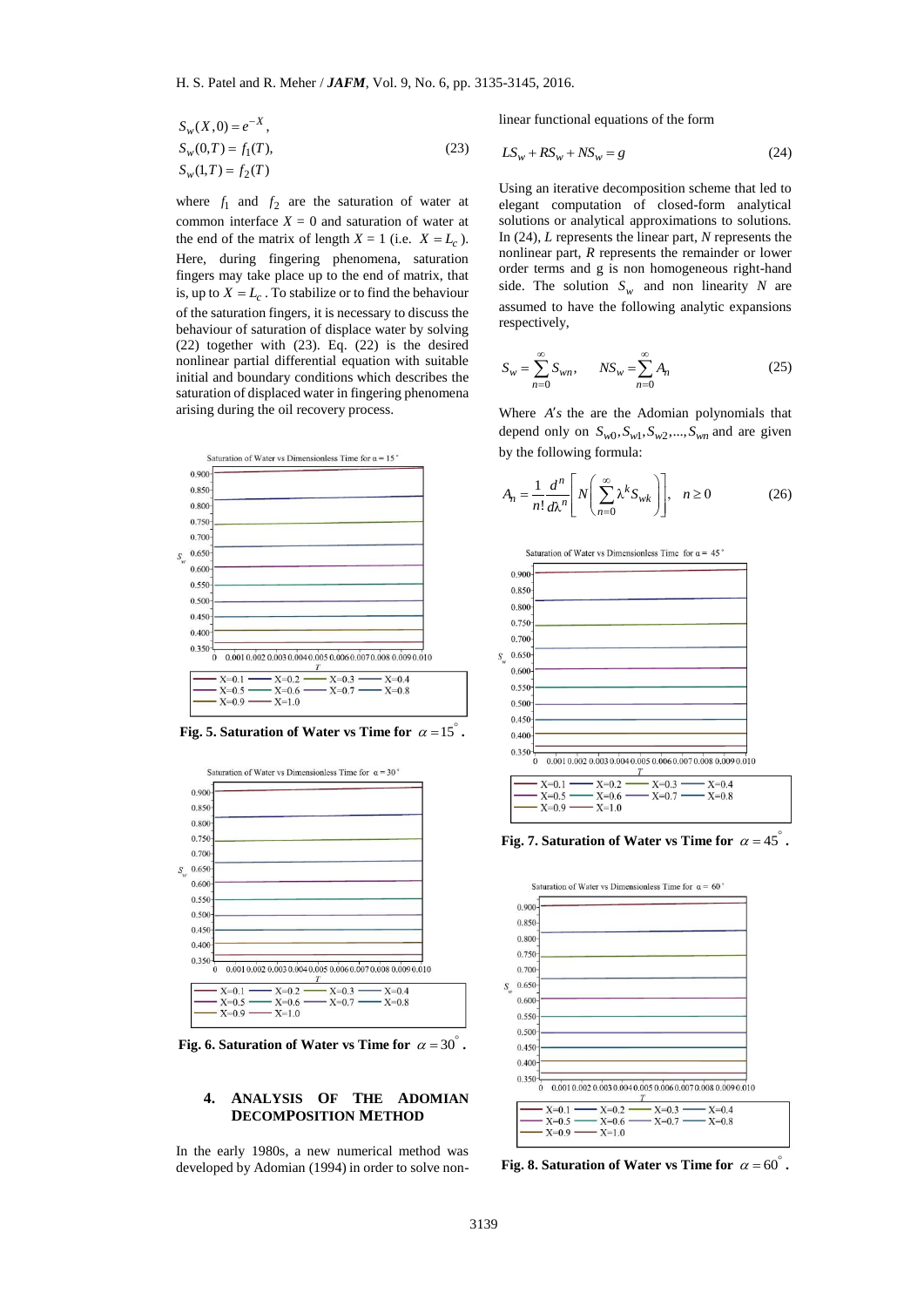| Parametric                  | Unit             | Network Modelling<br>Data |
|-----------------------------|------------------|---------------------------|
| Porosity                    | Frac             | 0.5                       |
| Permeability                | m <sup>2</sup>   | $10^{-4}$                 |
| Water density               | $Kgm-3$          | 1010                      |
| Water viscosity             | Pas              | $0.967*10^{-3}$           |
| Acceleration due to gravity | m/s <sup>2</sup> | 0.101972                  |

**Table 1 Parametric value of the Parameters**



**Dimensionless Time**

In order to better explain the method, we will first assume the convergence of the series in (25) and deal with the rigorous convergence issues later. The parameter *k* is a dummy variable introduced for ease of computation. There are several different versions of (26) that can be found in the literature that leads to easier computation of the  $A'_n s$ . It should be noted that the  $A'_n s$  are the terms of analytic expansion of

$$
NS_w
$$
, where  $S_w = \sum_{n=0}^{\infty} S_{wn}$ .

In Adomian (1994), has shown that the expansion for  $NS_w$  in eq. (25) is a rearrangement of the Taylor series expansion of  $NS_w$  about the initial function  $S_{w0}$  in a suitable Hilbert or Banach space. Substitution of (25) in (24) results in the following,

$$
L\left(\sum_{n=0}^{\infty} S_{wn}\right) = -R\left(\sum_{n=0}^{\infty} S_{wn}\right) - \sum_{n=0}^{\infty} A_n + g \tag{27}
$$

The above equation can be rewritten in a recursive fashion, yielding iterates  $S_{wn}$ , the sum of which converges to the solution  $S_w$  satisfying (27) if it exists,

$$
\sum_{n=0}^{\infty} S_{wn} = L^{-1} R \left( \sum_{n=0}^{\infty} S_{wn} \right) - L^{-1} \sum_{n=0}^{\infty} A_n + L^{-1} g
$$
\n
$$
S_{w0} = L^{-1} g; S_{w,n+1} = L^{-1} R (S_{wn}) - L^{-1} (A_n)
$$
\n(28)

Typically, the symbol  $L^{-1}$  represents a formal inverse of the linear operator *L*.

The objective of the decomposition method is to make possible physically realistic solutions of complex systems without the usual modeling and solution compromises to achieve tractability. It essentially combines the fields of ordinary and partial differential equations. The ADM decomposes a solution in to an infinite series which converges rapidly to the exact solution. The convergence of the ADM has been investigated by a number of authors (Abbaoui and Cherruault (1994),Cherruault (1989),Cherruault and Adomian (1993). This method can be applied directly for all types of differential and integral equations, linear or nonlinear, with constant or variable coefficients. The nonlinear problems are solved easily and elegantly without linearizing the problem by using ADM. The technique is capable of greatly reducing the size of computational work while still it provides an efficient numerical solution with high accuracy. It also avoids linearization, perturbation and discretization unlike other classical techniques.

# **5. CONVERGENCE ANALYSIS OF THE ADOMIAN DECOMPOSITION METHOD**

We recall the following theorem from Mavoungou and Cherruault (1992) which guarantees the convergence of Adomians method for the general operator equation given by  $LS_w + RS_w + NS_w = g$ .

Consider the Hilbert space  $H = L^2((\alpha, \beta) \times [0, T])$ defined by the set of applications  $S_w: (a, \beta) \times [0, T] \to R$  with

$$
\int_{(a,\beta)\times[0,T]} S_w^2(\eta,\xi) < +\infty
$$
\n(29)

Let us denote,

$$
LS_{w} = \frac{\partial S_{w}}{\partial T}, NS_{w}
$$
  
\n
$$
= \frac{\partial}{\partial X} \left( S_{w} \frac{\partial S_{w}}{\partial X} \right), RS_{w} = \sin \alpha \left( \frac{\partial S_{w}}{\partial X} \right)
$$
  
\n
$$
TS_{w} = NS_{w} + RS_{w}
$$
  
\n
$$
= \frac{\partial}{\partial X} \left( S_{w} \frac{\partial S_{w}}{\partial X} \right) + \sin \alpha \left( \frac{\partial S_{w}}{\partial X} \right)
$$
(30)

Theorem 1. Let  $TS_w = -RS_w - NS_w$  be a hemi – continuous operator in Hilbert Space *H* and satisfy the following,

Hypothesis( $H_1$ ):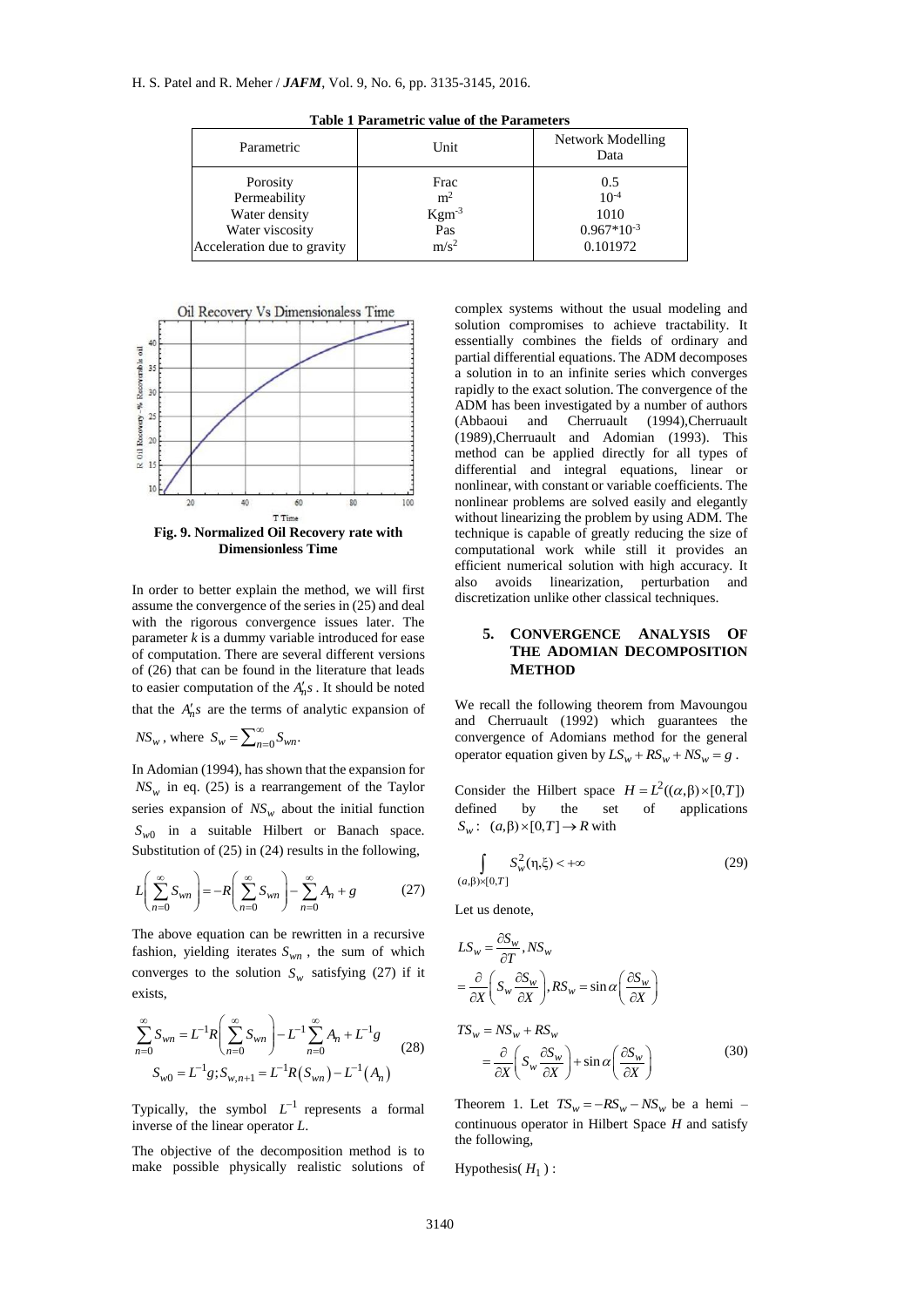$$
(TS_{w1} - TS_{w2}, S_{w1} - S_{w2}) \ge k ||S_{w1} - S_{w2}||^2
$$
  

$$
k > 0, \forall S_{w1}, S_{w2} \in H
$$
 (31)

Hypothesis ( $H_2$ ) :Whatever may be  $M > 0$ , there exit constant  $C(M) > 0$  such that for  $S_{w1}, S_{w2} \in H$ with

 $S_{w1}$   $\leq M$ ,  $\|S_{w2}\| \leq M$ , we have

$$
(TS_{w1} - TS_{w2}, w) \le C(M) \|S_{w1} - S_{w2}\| \|w\|
$$
  
forevery  $w < H$  (32)

2<br>
(31)<br>  $I > 0$ , there<br>  $\sqrt{1}$ ,  $S_{w2} \in H$ <br>
(32)<br>
: functional<br>
a unique<br>
olution  $S_w$ <br>
given by<br>
Adomian<br>
g to the<br>
solution to<br>
e solution to<br>
(33)<br>
(33)<br>
(33)<br>
(35)<br>
we have<br>
(36)<br>
(36)<br>
(36)<br>
(36)<br>
(36)<br>
(36)<br>
(36)<br> Then, for every  $g \in H$ , the nonlinear functional equation  $LS_w + RS_w + NS_w = g$  admit a unique solution  $S_w \in H$  Furthermore, if the solution  $S_w$ can be represented in a series form given by  $S_w = \sum_{n=0}^{\infty} S_{wn} \lambda^n$ , then the Adomian decomposition scheme corresponding to the functional equation under consideration converges strongly to  $S_w \in H$ , which is the unique solution to the functional equation.

proof: verification of hypothesis( *H*1 )

$$
(TS_{w1} - TS_w) = -\frac{1}{2} \frac{\partial^2}{\partial X^2} (S_{w1}^2 - S_{w2}^2)
$$

$$
- \sin \alpha \frac{\partial}{\partial X} (S_{w1} - S_{w2})
$$

$$
(TS_{w1} - TS_{w2}, S_{w1} - S_{w2}) =
$$
\n
$$
\left( -\frac{1}{2} \frac{\partial^2}{\partial X^2} (S_{w1}^2 - S_{w2}^2), S_{w1} - S_{w2} \right)
$$
\n
$$
+ \left( -\sin \alpha \frac{\partial}{\partial X} (S_{w1} - S_{w2}), S_{w1} - S_{w2} \right)
$$

Since 2  $X^2$  $\partial$  $\partial$ is a differential operator in *H*, then there exit a constant "δ" such that,

According to Schwartz inequality, we get  
\n
$$
\left(\frac{1}{2}\frac{\partial^2}{\partial X^2}(S_{w1}^2 - S_{w2}^2)\right) \leq \frac{1}{2}\delta \left\|S_{w1}^2 - S_{w2}^2\right\| \left\|S_{w1} - S_{w2}\right\|
$$
\n(34)

$$
\begin{aligned}\n&\left(\sin\alpha \frac{\partial}{\partial X}(S_{w1} - S_{w2}), S_{w1} - S_{w2}\right) \\
&\leq \sin\alpha \sigma \|\mathbf{S}_{w1} - \mathbf{S}_{w2}\| \|\mathbf{S}_{w1} - \mathbf{S}_{w2}\|\n\end{aligned} \tag{35}
$$

Now, by using mean value theorem, then we have

$$
\left(-\sin\alpha\frac{\partial}{\partial X}(S_{w1}-S_{w2}),S_{w1}-S_{w2}\right)
$$
\n
$$
\sin\alpha = -\frac{|\mathbf{S}|}{|\mathbf{S}|}\mathbf{S} = \frac{|\mathbf{S}|^2}{|\mathbf{S}|^2}
$$
\n(36)

 $\geq$  sin  $\alpha\sigma$   $\|S_{w1} - S_{w2}\|$ 

For 
$$
||S_{w1}|| \leq M
$$
 and  $||S_{w2}|| \leq M$ 

Therefore

$$
\left(-\frac{1}{2}\frac{\partial^2}{\partial X^2}(S_{w1}^2 - S_{w2}^2), S_{w1} - S_{w2}\right)
$$
\n(37)

 $\geq \delta M \left\| S_{w1} - S_{w2} \right\|^2$ 

$$
\left(-\sin\alpha\frac{\partial}{\partial X}(S_{w1} - S_{w2}), S_{w1} - S_{w2}\right)
$$
  

$$
\geq \sin\alpha\sigma \|S_{w1} - S_{w2}\|^2
$$
 (38)

Substituting (37) and (38) in (33),

$$
(TS_{w1} - TS_{w2}, S_{w1} - S_{w2}) \ge k ||S_{w1} - S_{w2}||^2
$$
 (39)

Where  $k = \delta M + \sin \alpha \sigma M$  .Hence we find the Hypothesis ( $H_1$ ). For Hypothesis ( $H_2$ ),

$$
(TS_{w1} - TS_{w2}, w) =
$$
\n
$$
\left( \left( -\frac{1}{2} \frac{\partial^2}{\partial X^2} (S_{w1}^2 - S_{w2}^2) - -\sin \alpha \frac{\partial}{\partial X} (S_{w1} - S_{w2}) \right) w \right)
$$
\n
$$
\leq \delta M \sin \alpha \sigma \|S_{w1} - S_{w2}\|^2 \|w\|
$$
\n
$$
= C(M) \|S_{w1} - S_{w2}\| \|w\|
$$
\n(40)

Where  $C(M) = \delta M + \sin \alpha \sigma$ and therefore hypothesis ( $H<sub>2</sub>$ ) holds.

# 6. SIMULATIONS RESULT

ADM in T - direction

(33)

Using the analysis of Adomian Decomposition Method, (21) can be written in operator form  $L_T S_w$ as

$$
L_T S_w(X,T) = L_X(NS_w(X,T)) + \sin \alpha L_X S_w \qquad (41)
$$

Operating inverse operator on both sides of Eq. (41), it gives

$$
S_w(X,T) = S_{w0}(X) + L_T^{-1}(L_X(NS_w(X,T))) + \sin \alpha L_X S_w)
$$
\n(42)

where  $NS_w(X,T) = S_w\left(\frac{\partial S_w}{\partial X}\right)$  and  $S_{w0}(X)$  $= S_w \left( \frac{\partial S_w}{\partial X} \right)$  and  $S_{w0}(X)$  can be solved subject to the corresponding initial condition  $S(X, 0) = f(X) = e^{-X}$ . It is well known form (25)

that the solution of (21) can be written in the series form as follows

$$
S_w(X,T) = \sum_{n=0}^{\infty} S_{wn}(X,T)
$$
 (43)

where  $S_{w1}, S_{w2}, S_{w3}...$  are the saturation of the different fingers at any distance *X* and any time  $t > 0$ and the non linear term can be represented as  $C_w(X,T) = \sum_{n=0} A_n,$  $NS_w(X,T) = \sum_{n=1}^{\infty} A_n$  $=\sum_{n=0} A_n$ , where  $A'_n s$  are Adomian's

special polynomials to be determined and defined by  $(26)$ .

Following the analysis of Adomian decomposition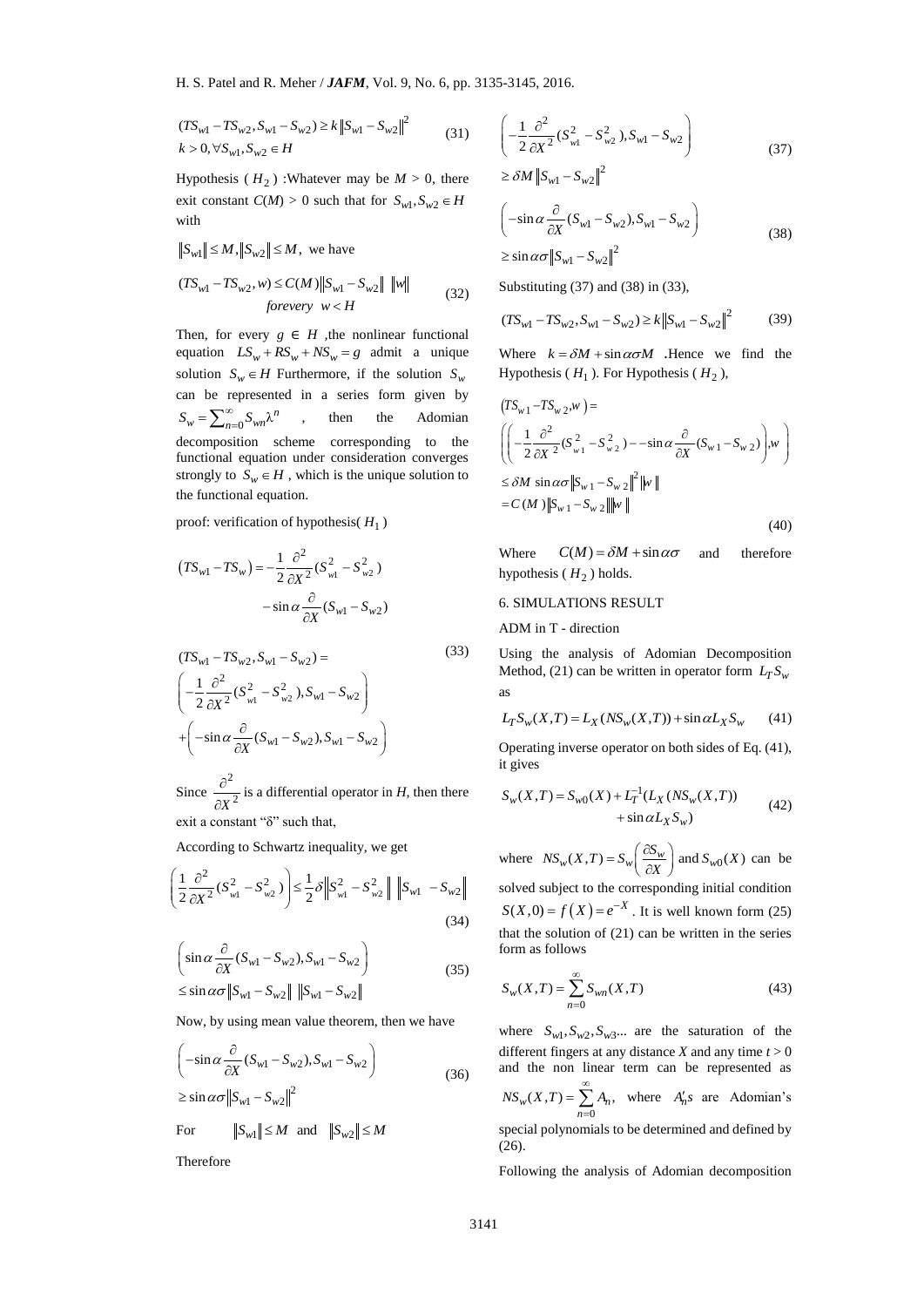# H. S. Patel and R. Meher / *JAFM*, Vol. 9, No. 6, pp. 3135-3145, 2016.

F

Ť

| $X=0.1$     |                |                           |                 |                     |                           |  |
|-------------|----------------|---------------------------|-----------------|---------------------|---------------------------|--|
| T/X         | $\alpha = 0^0$ | $\alpha$ =15 <sup>0</sup> | $\alpha = 30^0$ | $\alpha = 45^\circ$ | $\alpha$ =60 <sup>0</sup> |  |
| $T=0.001$   | 0.9065         | 0.9062                    | 0.9060          | 0.9058              | 0.9057                    |  |
| $T=0.002$   | 0.9081         | 0.9077                    | 0.9072          | 0.9069              | 0.9066                    |  |
| $T=0.003$   | 0.9098         | 0.9091                    | 0.9084          | 0.9079              | 0.9074                    |  |
| $T=0.004$   | 0.9115         | 0.9105                    | 0.9097          | 0.9089              | 0.9083                    |  |
| $T = 0.005$ | 0.9132         | 0.9120                    | 0.9109          | 0.9099              | 0.9092                    |  |
| $T=0.006$   | 0.9149         | 0.9135                    | 0.9121          | 0.9110              | 0.9101                    |  |
| $T=0.007$   | 0.9166         | 0.9150                    | 0.9134          | 0.9121              | 0.9110                    |  |
| $T=0.008$   | 0.9184         | 0.9165                    | 0.9147          | 0.9131              | 0.9119                    |  |
| $T=0.009$   | 0.9201         | 0.9180                    | 0.9159          | 0.9142              | 0.9129                    |  |
| $T = 0.010$ | 0.9219         | 0.9194                    | 0.9172          | 0.9153              | 0.9138                    |  |

**Table 2 Saturation vs. Time for Distance Fixed at X=0.1**

| $X=0.2$     |                |                           |                     |                     |                     |  |  |
|-------------|----------------|---------------------------|---------------------|---------------------|---------------------|--|--|
| T/X         | $\alpha = 0^0$ | $\alpha$ =15 <sup>0</sup> | $\alpha = 30^\circ$ | $\alpha = 45^\circ$ | $\alpha = 60^\circ$ |  |  |
| $T=0.001$   | 0.8201         | 0.8199                    | 0.8197              | 0.8195              | 0.8194              |  |  |
| $T=0.002$   | 0.8214         | 0.8210                    | 0.8206              | 0.8203              | 0.8200              |  |  |
| $T=0.003$   | 0.8228         | 0.8222                    | 0.8216              | 0.8210              | 0.8207              |  |  |
| $T=0.004$   | 0.8242         | 0.8233                    | 0.8225              | 0.8225              | 0.8213              |  |  |
| $T=0.005$   | 0.8256         | 0.8245                    | 0.8235              | 0.8226              | 0.8220              |  |  |
| $T=0.006$   | 0.8270         | 0.8257                    | 0.8245              | 0.8234              | 0.8226              |  |  |
| $T = 0.007$ | 0.8284         | 0.8268                    | 0.8254              | 0.8242              | 0.8233              |  |  |
| $T=0.008$   | 0.8298         | 0.8280                    | 0.8264              | 0.8250              | 0.8240              |  |  |
| $T=0.009$   | 0.8312         | 0.8293                    | 0.8274              | 0.8259              | 0.8247              |  |  |
| $T = 0.010$ | 0.8327         | 0.8305                    | 0.8284              | 0.8267              | 0.8254              |  |  |

**Table 4 Saturation vs. Time for Distance Fixed at X=0.3**

| $X=0.3$     |                |                 |                     |                     |                     |  |  |
|-------------|----------------|-----------------|---------------------|---------------------|---------------------|--|--|
| T/X         | $\alpha = 0^0$ | $\alpha = 15^0$ | $\alpha = 30^\circ$ | $\alpha = 45^\circ$ | $\alpha = 60^\circ$ |  |  |
| $T=0.001$   | 0.7419         | 0.7417          | 0.7415              | 0.7414              | 0.7413              |  |  |
| $T=0.002$   | 0.7430         | 0.7426          | 0.7423              | 0.7420              | 0.7417              |  |  |
| $T=0.003$   | 0.7441         | 0.7436          | 0.7430              | 0.7426              | 0.7422              |  |  |
| $T=0.004$   | 0.7453         | 0.7445          | 0.7438              | 0.7432              | 0.7427              |  |  |
| $T=0.005$   | 0.7464         | 0.7454          | 0.7445              | 0.7437              | 0.7432              |  |  |
| $T=0.006$   | 0.7475         | 0.7464          | 0.7453              | 0.7443              | 0.7436              |  |  |
| $T=0.007$   | 0.7487         | 0.7473          | 0.7460              | 0.7450              | 0.7441              |  |  |
| $T=0.008$   | 0.7498         | 0.7483          | 0.7468              | 0.7456              | 0.7446              |  |  |
| $T=0.009$   | 0.7510         | 0.7492          | 0.7476              | 0.7462              | 0.7451              |  |  |
| $T = 0.010$ | 0.7522         | 0.7502          | 0.7484              | 0.7468              | 0.7456              |  |  |

method as discussed in Abbaoui and Cherruault (1994),Gabet (1994) for the determination of the components  $S_{wn}(X,T)$  of  $S_w(X,T)$ , we set the recursive relation as

$$
\sum_{n=0}^{\infty} S_{wn}(X,T) = e^{-X}
$$
\n
$$
L_T^{-1} \left[ L_X \left( \sum_{n=0}^{\infty} A_n \right) + \sin \alpha L_X S_w \right]
$$
\n(44)

٦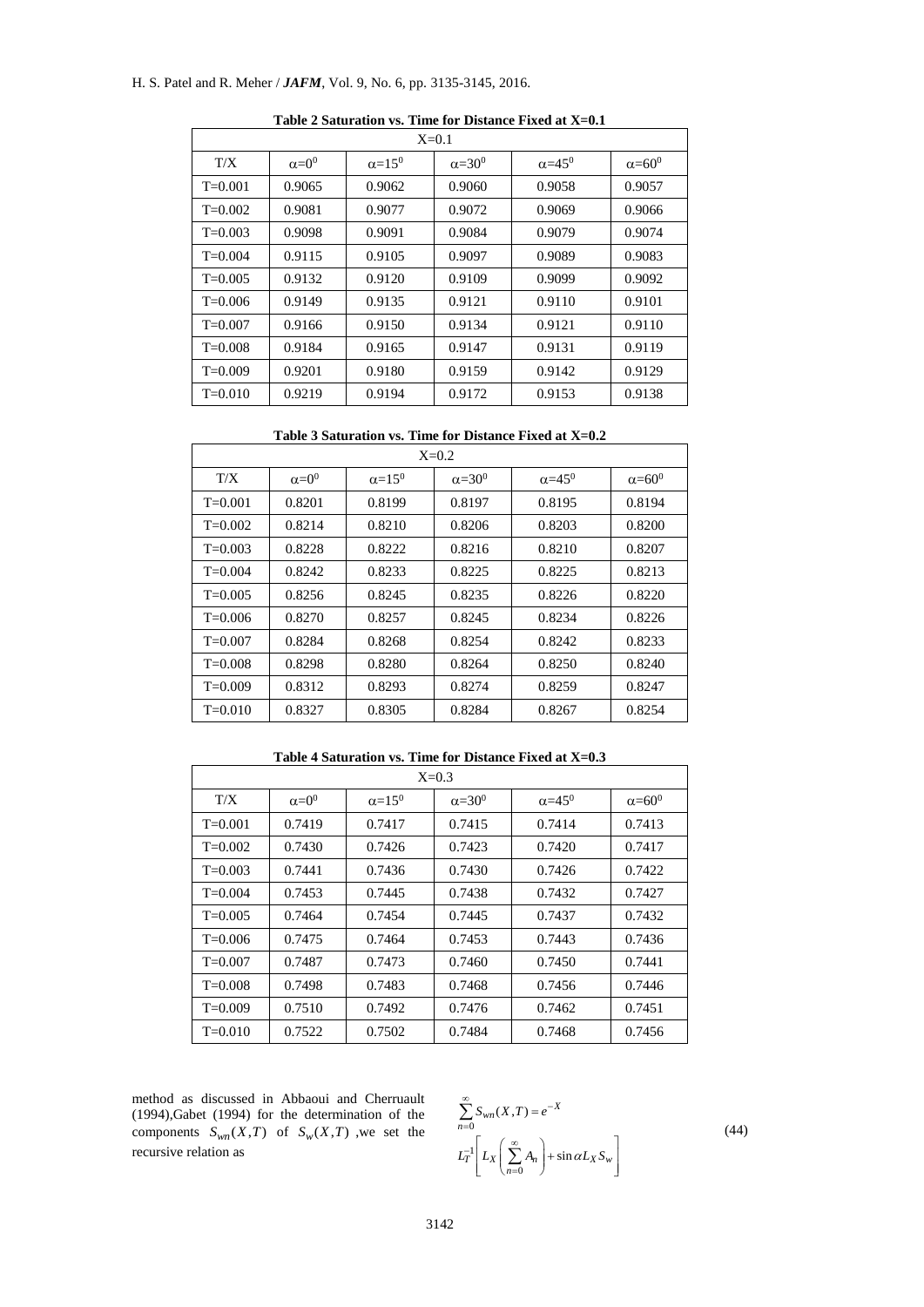# H. S. Patel and R. Meher / *JAFM*, Vol. 9, No. 6, pp. 3135-3145, 2016.

| $X=0.4$     |                |                           |                     |                     |                     |  |  |
|-------------|----------------|---------------------------|---------------------|---------------------|---------------------|--|--|
| T/X         | $\alpha = 0^0$ | $\alpha$ =15 <sup>0</sup> | $\alpha = 30^\circ$ | $\alpha = 45^\circ$ | $\alpha = 60^\circ$ |  |  |
| $T=0.001$   | 0.6712         | 0.6710                    | 0.6709              | 0.6707              | 0.6706              |  |  |
| $T=0.002$   | 0.6721         | 0.6718                    | 0.6715              | 0.6712              | 0.6710              |  |  |
| $T=0.003$   | 0.6730         | 0.6725                    | 0.6720              | 0.6713              | 0.6713              |  |  |
| $T=0.004$   | 0.6740         | 0.6733                    | 0.6726              | 0.6720              | 0.6716              |  |  |
| $T = 0.005$ | 0.6749         | 0.6740                    | 0.6732              | 0.6725              | 0.6719              |  |  |
| $T=0.006$   | 0.6758         | 0.6748                    | 0.6738              | 0.6729              | 0.6723              |  |  |
| $T=0.007$   | 0.6767         | 0.6755                    | 0.6744              | 0.6734              | 0.6726              |  |  |
| $T=0.008$   | 0.6777         | 0.6763                    | 0.6750              | 0.6738              | 0.6730              |  |  |
| $T=0.009$   | 0.6786         | 0.6770                    | 0.6756              | 0.6743              | 0.6733              |  |  |
| $T = 0.010$ | 0.6796         | 0.6778                    | 0.6762              | 0.6747              | 0.6736              |  |  |

**Table 5 Saturation vs. Time for Distance Fixed at X=0.4**

| Table 6 Saturation vs. Time for Distance Fixed at X=0.5 |  |
|---------------------------------------------------------|--|

| $X=0.5$     |                |               |                     |                     |                 |  |  |
|-------------|----------------|---------------|---------------------|---------------------|-----------------|--|--|
| T/X         | $\alpha = 0^0$ | $\alpha=15^0$ | $\alpha = 30^\circ$ | $\alpha = 45^\circ$ | $\alpha = 60^0$ |  |  |
| $T = 0.001$ | 0.6073         | 0.6071        | 0.6070              | 0.6068              | 0.6067          |  |  |
| $T=0.002$   | 0.6080         | 0.6077        | 0.6074              | 0.6071              | 0.6070          |  |  |
| $T=0.003$   | 0.6088         | 0.6083        | 0.6078              | 0.6075              | 0.6072          |  |  |
| $T=0.004$   | 0.6095         | 0.6089        | 0.6083              | 0.6078              | 0.6074          |  |  |
| $T=0.005$   | 0.6103         | 0.6095        | 0.6087              | 0.6081              | 0.6076          |  |  |
| $T=0.006$   | 0.6110         | 0.6101        | 0.6092              | 0.6084              | 0.6078          |  |  |
| $T=0.007$   | 0.6118         | 0.6107        | 0.6096              | 0.6087              | 0.6081          |  |  |
| $T = 0.008$ | 0.6125         | 0.6113        | 0.6101              | 0.6091              | 0.6083          |  |  |
| $T=0.009$   | 0.6133         | 0.6119        | 0.6105              | 0.6094              | 0.6085          |  |  |
| $T = 0.010$ | 0.6141         | 0.6125        | 0.6110              | 0.6097              | 0.6087          |  |  |

Where  $S_{w0} = e^{-X} = S_w(X,0)$  from the initial condition and  $S_{w,k+1} = L_T^{-1}((A_k)_X + \sin \alpha (S_w)_X)$ . In view of the Eq. (44), the approximate solution in the series form is given by

$$
S_w(X,T) = S_{w0} + S_{w1} + S_{w2} + S_{w3} + S_{w4} + S_{w5}
$$
  
+
$$
S_{w6} + S_{w7} + S_{w8} + S_{w9} + ...
$$
  
= 
$$
\left(-\frac{1530966437}{540}\sin^3 \alpha e^{-7X} - 1941781969 \sin \alpha e^{-9X} + \frac{1238328}{5}\sin^4 \alpha e^{-6X} \right.
$$
  

$$
\frac{-5971984384}{540}\sin^2 \alpha e^{-8X} - \frac{1}{362880}\sin^9 \alpha e^{-X}
$$
  

$$
-\frac{1796875}{144}\sin^5 \alpha e^{-5X} + \frac{4}{315}\sin^8 \alpha e^{-2X} - \frac{2187}{560}\sin^7 \alpha e^{-3X} + \frac{45056}{135}\sin^6 \alpha e^{-4X} + \frac{61239884500}{567}e^{-10X} \right) T^9 + \left(\frac{1}{40320}\sin^8 \alpha e^{-X}\right)
$$

$$
-\frac{16}{315}\sin^7 \alpha e^{-2X} + \frac{729}{80}\sin^6 \alpha e^{-3X}
$$
\n
$$
-\frac{22528}{45}\sin^5 \alpha e^{-4X} - \frac{1492996096}{315}\sin \alpha e^{-8X} + \frac{218709491}{180}\sin^2 \alpha e^{-7X} + \frac{1796875}{144}\sin^4 \alpha e^{-5X}
$$
\n
$$
-\frac{825552}{5}\sin^3 \alpha e^{-6X} + \frac{215753552}{280}e^{-9X} \Big)T^8 + \left(-\frac{1}{5040}\sin^7 \alpha e^{-X} + \frac{8}{45}\sin^6 \alpha e^{-2X} - \frac{31244213}{90}\sin \alpha e^{-7X} + \frac{412776}{5}\sin^2 \alpha e^{-6X} - \frac{359375}{36}\sin^3 \alpha e^{-5X} + \frac{5632}{9}\sin^4 \alpha e^{-4X} - \frac{729}{40}\sin^5 \alpha e^{-3X} + \frac{186624512}{315}e^{-8X} \Big)T^7 + \left(\frac{1}{720}\sin^6 \alpha e^{-X} + \frac{71875}{12}\sin^2 \alpha e^{-5X} - \frac{5632}{9}\sin^3 \alpha e^{-4X} - \frac{137592}{5}\sin \alpha e^{-6X} + \frac{243}{8}\sin^4 \alpha e^{-3X} - \frac{8}{15}\sin^5 \alpha e^{-2X} + \frac{4463459}{90}e^{-7X} \Big)T^6
$$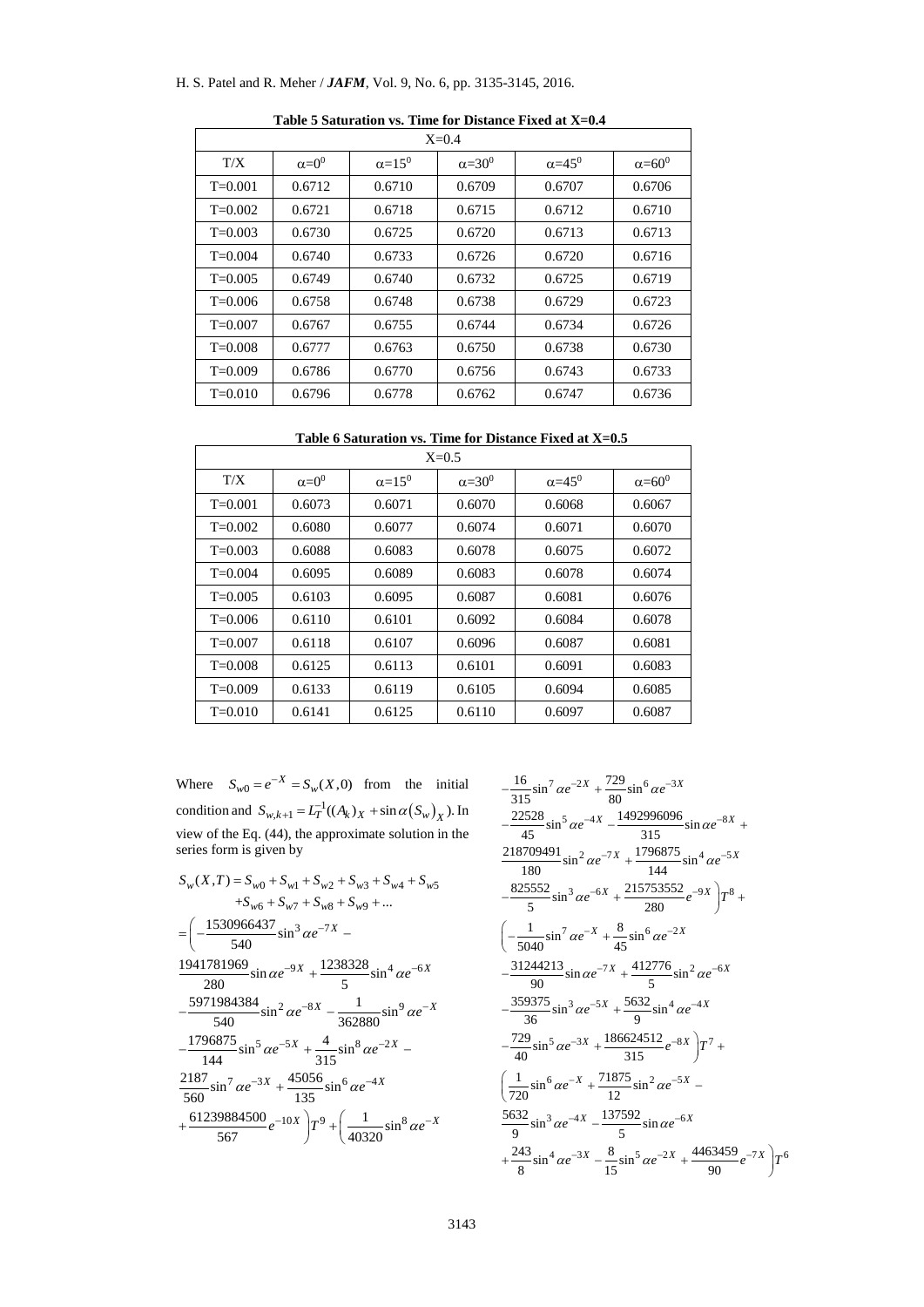$$
+\left(-\frac{1}{120}\sin^5 \alpha e^{-X} + \frac{4}{3}\sin^4 \alpha e^{-2X} + \frac{1408}{3}\sin^2 \alpha e^{-4X} - \frac{14375}{6}\sin \alpha e^{-5X} - \frac{81}{2}\sin^3 \alpha e^{-2X} - \frac{704}{3}\sin \alpha e^{-4X} + \frac{81}{2}\sin^2 \alpha e^{-3X} + \frac{2875}{6}e^{-5X}\right)T^4 + \left(-\frac{1}{6}\sin^3 \alpha e^{-X} + 4\sin^2 \alpha e^{-2X} - 27\sin \alpha e^{-3X} + \frac{176}{3}e^{-4X}\right)T^3
$$

$$
\left(\frac{1}{2}\sin^2 \alpha e^{-X} + 4\sin \alpha e^{-2X} + 9e^{-3X}\right)T^2 \tag{45}
$$

$$
+(-\sin \alpha e^{-X} + 2e^{-2X})T + e^{-X} + ....
$$

ADM in X direction

We can use the boundary condition if we proceed in X - direction which gives constant solution provided  $f_1$  and  $f_2$  are constant and gives trivial solution if  $f_1$ and  $f_2$  are zero.

From Figs. 4,5,6,7 and 8 it is apparent that Saturation of water increases as time increases at a fixed point  $X = 0.1$ ,  $X = 0.2$ ,  $X = 0.3$ ,  $X = 0.4$  and  $X = 0.5$  for inclination,  $\alpha = 0^{\degree}$   $\alpha = 15^{\degree}$ ,  $\alpha = 30^{\degree}$ ,  $\alpha = 45^{\degree}$ ,

 $\alpha$  = 60° and subsequently decreases with time as inclination of the bed increases results decrease in saturation and recovery rate. Hence it may conclude that the saturation of wetting phase increases with time for zero inclination and small inclination results increase the recovery rate of the oil reservoir but as the inclination increases it results lower the saturation rate implies less recovery rate of the oil reservoir.

#### **7. CONCLUSION**

Convergence of the Adomian decomposition scheme for the case of fingering phenomena has been proved and studied the variation of saturation of water in *X* and *T* direction for particular parametric values of the parameter in dimensionless form. Eq. (45) represents the saturation of wetting phase for fingering phenomena with the inclination, dimensionless time and distance. Table (2,3,4,5,6) and graph (4,5,6,7,8) shows that the saturation of wetting phase be maximum for zero inclination implies more recovery rate with time. Similarly as the inclination of the field increases, saturation rate be minimum results less recovery rate, which is physically consistent with the real word phenomena.

#### **ACKNOWLEDGMENTS**

The authors are thankful to S. V. National Institute of Technology, Surat for the scholarship and Applied Mathematics and Humanities Department for encouragement and facilities.

#### **REFERENCES**

Abbaoui, K. and Y. Cherruault (1994). Convergence of adomian's method applied to differential

equations. *Computers and Mathematics with Applications* 28(5), 103–109.

- Adomian, G. (1994). *Solving frontier problems of physics the decomposition method*. Klumer, Boston.
- Al-Lawati, S. and S. Saleh (1996). Oil recoveryin fractured oil reservoirs by low ift imbibition process. *In SPE annual technical conference*  $107 - 118$ .
- Aronofsky, J., L. Masse, S. G. Natanson and *et al*. (1958). A model for the mechanism of oil recovery from the porous matrix due to water invasion in fractured reservoirs. *Trans. AIME* 213(17), 14.
- Babadagli, T., I. Ershaghi and *et al.* (1992). Imbibition assisted two-phase flow in natural fractures*. In SPE Western Regional Meeting. Society of Petroleum Engineers.*
- Baldwin, B. and E. Spinler (2002). In situ saturation development during spontaneous imbibition. *Journal of Petroleum Science and Engineering* 35(1), 23–32.
- Bentsen, R. G. and A. A. Manai (1993). On the use of conventional cocurrent and countercurrent effective permeabilities to estimate the four generalized permeability coefficients which arise in coupled, two-phase flow. *Transport in Porous Media* 11(3), 243–262.
- Cherruault, Y. (1989). Convergence of adomian's method. Kybernetes 18(2), 31–38.
- Cherruault, Y. and G. Adomian (1993). Decomposition methods: a new proof of convergence. *Mathematical and Computer Modelling* 18(12), 103–106.
- Chimienti, M., S. Illiano, H. Najurieta and *et al.* (1999). Influence of temperature and interfacial tension on spontaneous imbibition process. In SPE 53668, *Latin American and Caribbean Petroleum Engineering Conference*. Society of Petroleum Engineers Conference, Caracas, Venezuela.
- Cil, M., J. C. Reis, M. A. Miller and D. Misra (1998). An examination of countercurrent capillary imbibition recovery from single matrix blocks and recovery predictions by analytical matrix/fracture transfer functions. *In SPE annual technical conference* 237–251.
- Cuiec, L., B. Bourbiaux, F. Kalaydjian and *et al.* (1994). Oil recovery by imbibition in lowpermeability chalk. *SPE Formation Evaluation* 9(03), 200–208.
- Gabet, L. (1994). The theoretical foundation of the adomian method*. Computers and Mathematics with Applications* 27(12), 41–52.
- Hamon, G., J. Vidal and *et al.* (1986). Scaling-up the capillary imbibition process from laboratory experiments on homogeneous and heterogeneous samples. In SPE 15852,